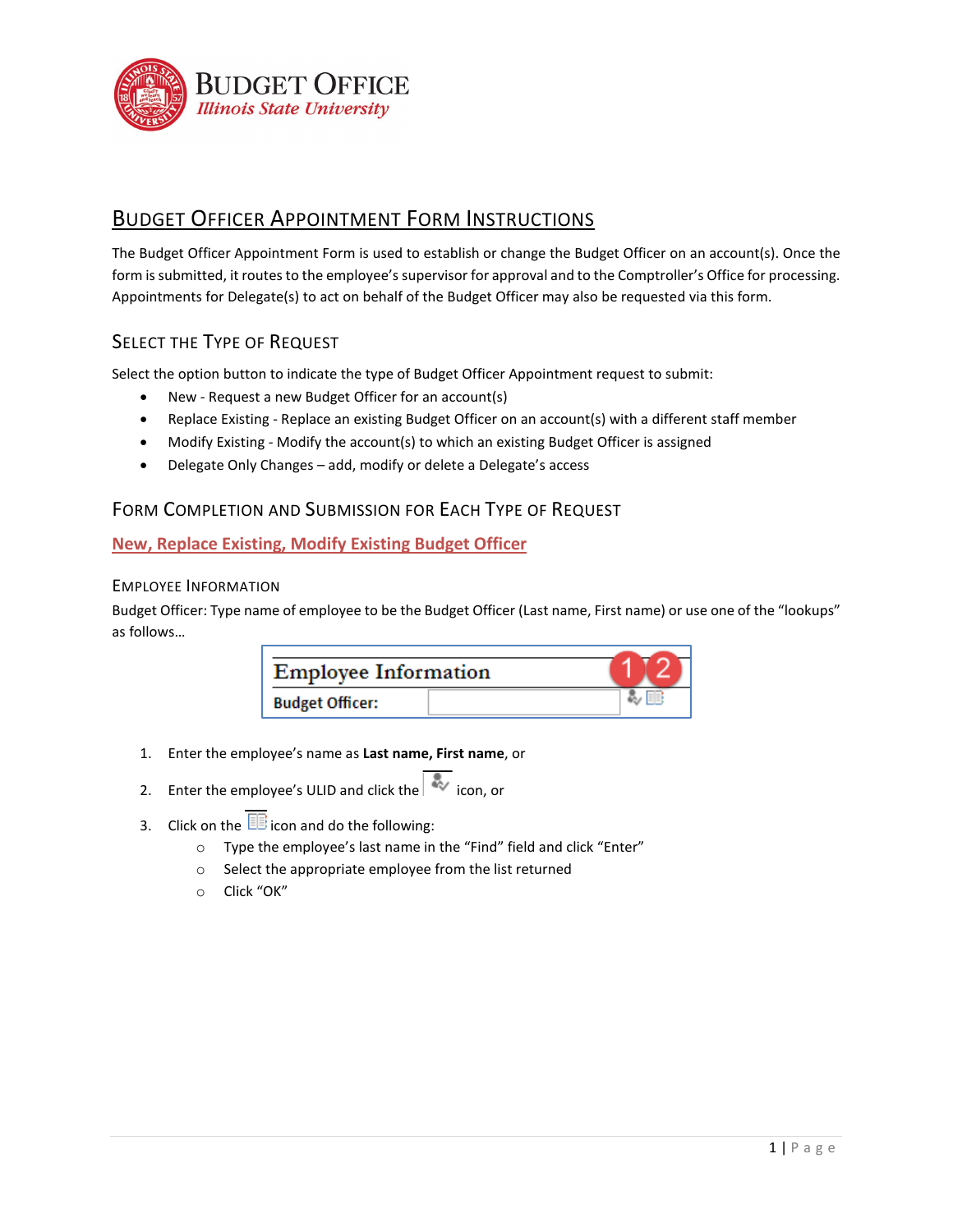

| Select People              |                     |                                   |                                                       |
|----------------------------|---------------------|-----------------------------------|-------------------------------------------------------|
| <b>Find Langdon</b>        |                     | <b>List View</b><br>×             | ▼                                                     |
|                            | <b>Display Name</b> | <b>E-mail Address</b>             | <b>Title</b>                                          |
| All Search Results (4)     |                     |                                   | Langdon, Bridget bmlangd@ilstu.edu Admissions and Red |
| All Users (0)              |                     | Langdon, Jeremy jalangd@ilstu.edu | Lab Animal Care Su                                    |
| All Users (per Tenant) (0) | Langdon, Kerri      | kalangd@ilstu.edu                 | Graduate                                              |
| Tenant (4)                 | Langdon, Janis      | jlangd@ilstu.edu                  | <b>Business Administra</b>                            |
| Extranet Users (0)         |                     |                                   |                                                       |
| Federated Directory (0)    |                     |                                   |                                                       |
| Msa Tenant (0)             |                     |                                   |                                                       |
|                            |                     |                                   |                                                       |

UID: Enter the employee's UID (9 digits, starting with "8")

Datatel Person ID: This can be found in Datatel using the VENI (Vendor Activity Inquiry) form. Search for the employee's name. This is the "ID" number (i.e. 0012345)

Effective Date – Enter the date that the employee's Budget Officer Appointment should be effective. The current date will automatically populate this field but if a different effective date is needed follow the instructions below.

- Eff Date: 2/18/2019
- o Click on the calendar icon
- o Select the date the employee's access should be effective

Previous Budget Officer (available for Replace Existing Budget Officer only): Enter the name of the Budget Officer that will be replaced.

Select appropriate option button for the action being requested.

- New Budget Officer (not applicable to this type of request)
- Replace Existing Budget Officer selections:
	- o Assign all accounts of former Budget Officer
	- o Assign only the following accounts of former Budget Officer
	- o Assign all accounts of former Budget Officer except these accounts
- Modify Existing Budget Officer selections:
	- o Remove all accounts from Budget Officer
	- o Remove the following accounts from the Budget Officer
	- o Assign the following accounts to the Budget Officer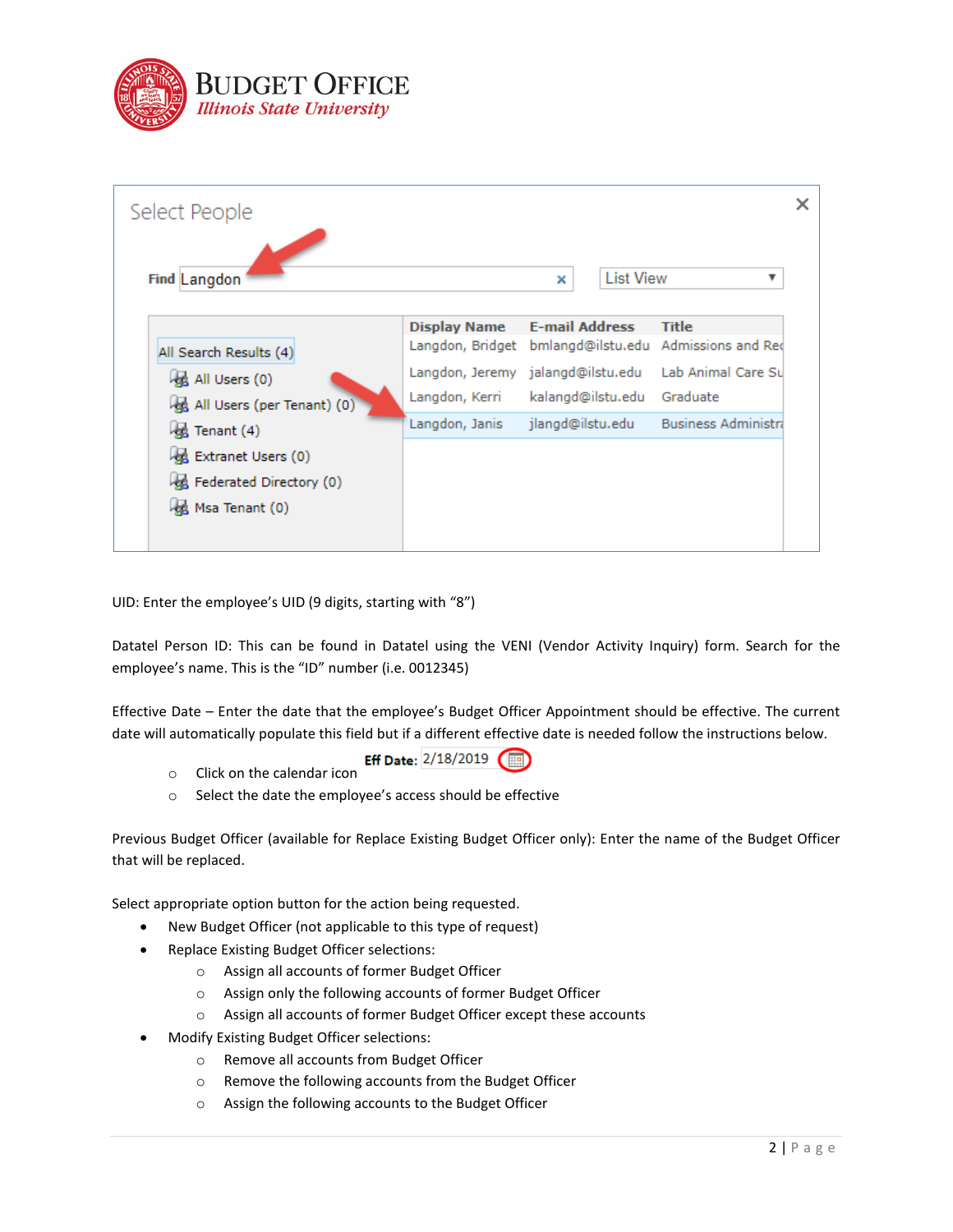

| <b>Employee Information</b>  |                  |           |           |  |  |  |
|------------------------------|------------------|-----------|-----------|--|--|--|
| <b>Budget Officer:</b>       |                  |           |           |  |  |  |
| <b>Datatel Person</b><br>ID: | <b>Eff Date:</b> | 9/28/2020 | <b>HR</b> |  |  |  |
| Add Delegates? 0             |                  |           |           |  |  |  |

Add Delegates: To assign Delegate(s) to act on the Budget Officer's behalf, select the checkbox. This opens the Delegate Information section where up to two Delegates may be added.

See Delegate Information Section below for further instructions.

## ACCOUNT INFORMATION

Enter the Fund(s) and (Units) for which the Budget Officer will be responsible.

| <b>Account Information</b> |  |          |  |  |  |
|----------------------------|--|----------|--|--|--|
| Fund(s):                   |  | Unit(s): |  |  |  |
|                            |  |          |  |  |  |
|                            |  |          |  |  |  |
|                            |  |          |  |  |  |
|                            |  |          |  |  |  |

## DELEGATE INFORMATION

Delegates will be assigned to the funds/units listed in the Account Information section, to act on the Budget Officer's behalf. Complete "Delegate Only Changes" for different fund/unit assignment.

Delegate: Type name of employee to be the Delegate (Last name, First name) or use one of the "lookups" as previously described.

Start Date/End Date: Select start and end dates to indicate the time frame that the Delegate will have access to act on behalf of the Budget Officer. The End Date may be left blank for Delegate assignments that are continuous.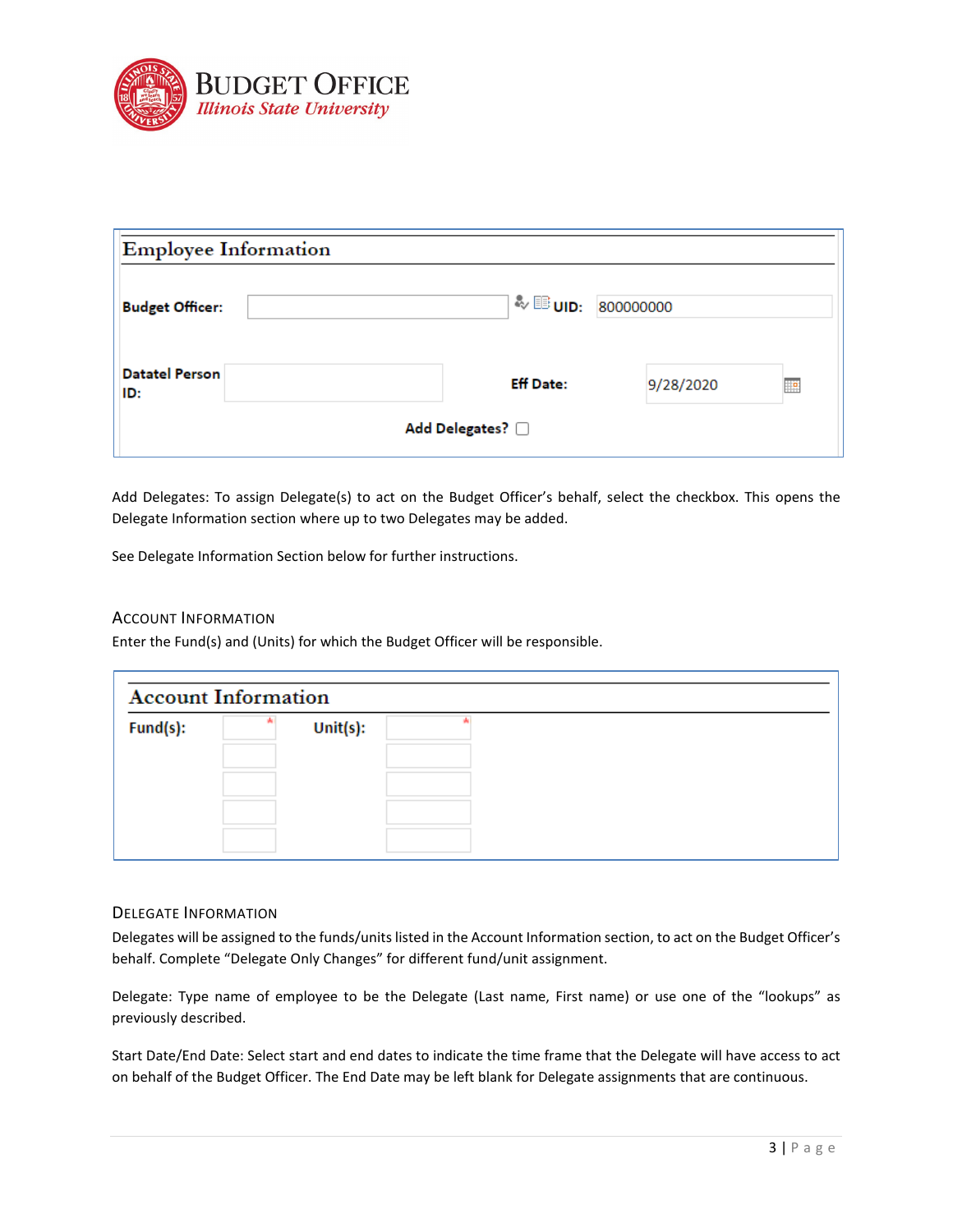

|                  | Delegate Information                                                                                                                                                                |                             |
|------------------|-------------------------------------------------------------------------------------------------------------------------------------------------------------------------------------|-----------------------------|
| <b>Delegate:</b> |                                                                                                                                                                                     | <b>End Date:</b><br>Ħo<br>肿 |
| Delegate:        | $\sim$ $\boxplus$ Start Date:                                                                                                                                                       | <b>End Date:</b><br>ma.     |
|                  | Delegates listed will be assigned to the funds/units listed above<br>to act on the Budget Officer's behalf. Complete "Delegate Only<br>Changes" for different fund/unit assignment. |                             |

## ADDITIONAL INFORMATION

Description of Change (required): Provide a brief description of the intended results of this Budget Officer Appointment (and Delegate, if applicable) request.

|                           | <b>Additional Information</b>                                                |  |
|---------------------------|------------------------------------------------------------------------------|--|
| Description<br>of Change: | □ Check this box to request Budget Center Access for this<br>Budget Officer. |  |

Budget Center Access: Select "Check this box to request Budget Center Access…" to open the additional fields described below.

#### BUDGET CENTER ACCESS INFORMATION

**Requesting Budget Center Access in this form takes the place of submitting a separate "Budget Center Access Request" form. Budget Center Access for Delegates should be requested separately by using the [Budget Center](https://illinoisstateuniversity.sharepoint.com/sites/BudgetOffice/SitePages/PersonalDashboard.aspx)  [Access Request](https://illinoisstateuniversity.sharepoint.com/sites/BudgetOffice/SitePages/PersonalDashboard.aspx) form.**

Access Type – select Operating, Personnel or Both

Is Budget Transfer Functionality Needed? – No (default) or select Operating, Personnel or Both

What access is needed? – List the Funds, Folder, Accounts, or Unit Ranges that the person should have access to in Budget Center. Be descriptive about what the employee will be doing within Budget Center.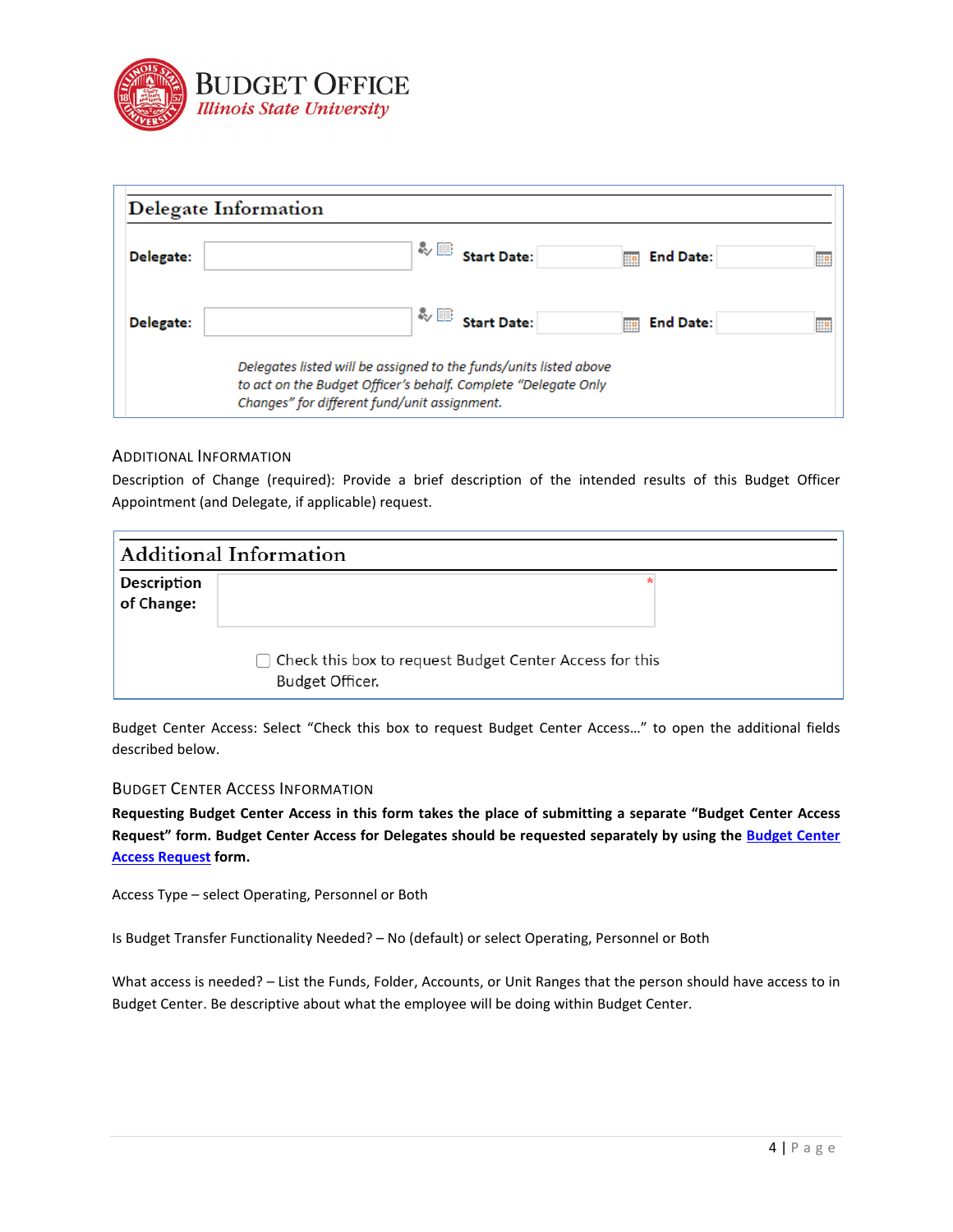

|                                          | Budget Center Access Information for Budget Officer                       |                                                                                                                                                                                         |
|------------------------------------------|---------------------------------------------------------------------------|-----------------------------------------------------------------------------------------------------------------------------------------------------------------------------------------|
|                                          | This request replaces a separate Budget Center Access Request submission. |                                                                                                                                                                                         |
| <b>Access Type:</b>                      |                                                                           |                                                                                                                                                                                         |
| Is Budget Transfer Functionality Needed? |                                                                           | No.                                                                                                                                                                                     |
| What access is<br>needed?                |                                                                           |                                                                                                                                                                                         |
|                                          |                                                                           | Examples include Funds, Folders, Accounts, Units, or Unit Ranges. Please be descriptive about what the<br>employee will be doing within Budget Center. If revoking access, leave blank. |

#### AUTHORIZATION

Budget Officer's Supervisor: Type the name of the employee's supervisor in the field (Last name, First name) or use the lookups previously described.

Once the form has been completed, check the "I certify that I am authorized…" box and click the "Submit" button.

This will submit the form for further approval by the employee's supervisor.

Once approval has been submitted, the Comptroller's Office will process the request.

The original submitter will receive an email to indicate that the request has been completed.

| Authorization                       |                                                                                          |
|-------------------------------------|------------------------------------------------------------------------------------------|
| <b>Budget Officer's Supervisor:</b> | る用                                                                                       |
|                                     | I certify that I am authorized to make this<br>request for a Budget Officer Appointment. |

#### **Delegate Only Changes**

This type of request is used to add a Delegate to act on behalf of a Budget Officer for the following reasons:

- Not all fund(s)/unit(s) of the Budget Officer will be assigned to the Delegate
- To make changes to Delegate assignment when no changes to Budget Officer appointment are needed

Delegate: Type the name of the person (Last name, First name), or use one of the "lookups" described previously.

Start Date/End Date: Select start and end dates to indicate the time frame that the Delegate will have access to act on behalf of the Budget Officer. The End Date may be left blank for Delegate assignments that are continuous.

Budget Officer: Enter the name of the Budget Officer (Last name, First name) on whose behalf the Delegate will act.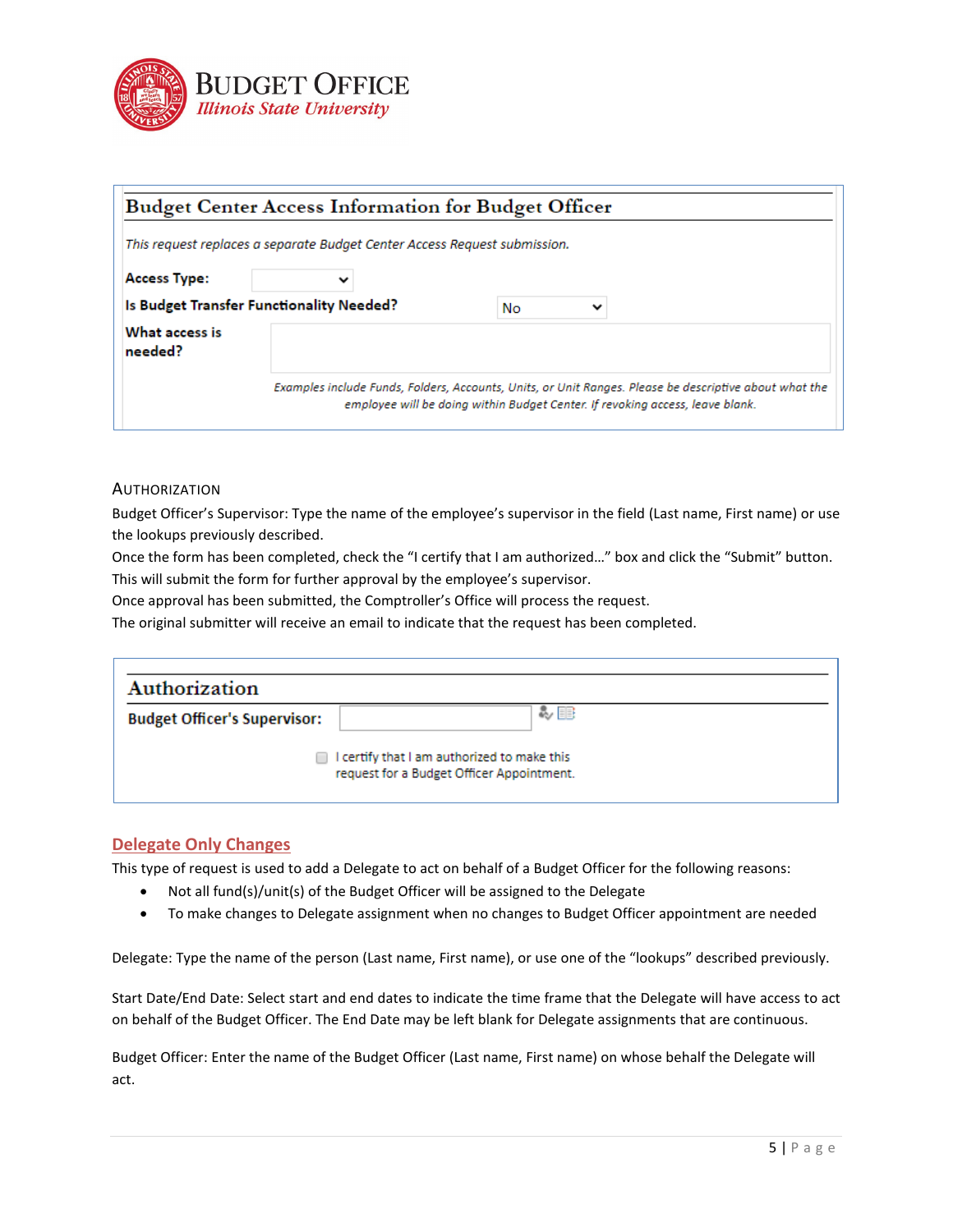

Select appropriate option button for the action being requested.

- Assign all accounts of Budget Officer of Delegate
- Assign only the following account(s) of the Budget Officer to Delegate
- Assign all accounts of Budget Officer to Delegate except these accounts
- Remove all accounts of Delegate
- Remove only the following accounts from the Delegate

## ACCOUNT INFORMATION

Add the funds/units as needed for the request.

| <b>Account Information</b> |              |  |
|----------------------------|--------------|--|
| Fund(s):                   | Unit $(s)$ : |  |
|                            |              |  |
|                            |              |  |
|                            |              |  |
|                            |              |  |

## ADDITIONAL INFORMATION

Description of Change (required): Provide a brief description of the intended results of this Delegate Only Change request.

|                           | <b>Additional Information</b>                                          |  |
|---------------------------|------------------------------------------------------------------------|--|
| Description<br>of Change: |                                                                        |  |
|                           | □ Check this box to request Budget Center Access for<br>this Delegate. |  |

Delegate Budget Center Access request: "Check this box to request Budget Center Access for this Delegate." Complete the additional fields to indicate the access the Delegate will need in Budget Center. This will replace a separate Budget Center Access request submission.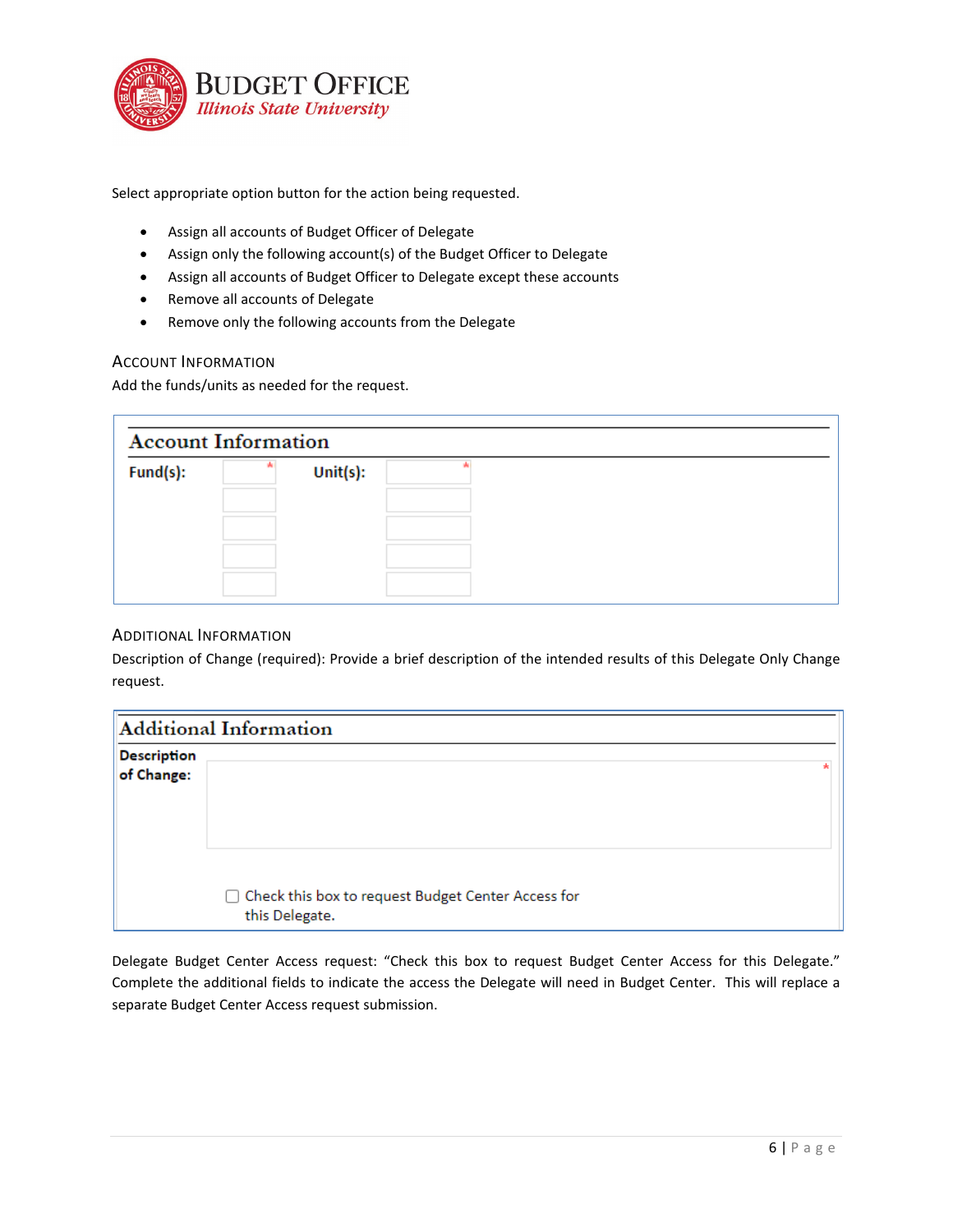

# AUTHORIZATION

Once the form has been completed, check the "I certify that I am authorized…" box and click the "Submit" button. This will submit the form for approval by the Budget Officer listed. The Delegate's supervisor will provide approval for Budget Center Access requested.

# REQUIRED EDITS AFTER SUBMISSION

If the employee's supervisor, the Budget Officer (Delegate Only request) or Comptroller's Office determines that the request cannot be processed as submitted, they will "reject" the submission. Comments regarding the necessary edits can be provided by the supervisor, Budget Officer or Comptroller's Office and will be included in the "audit trail" at the bottom of the form. The request is sent back to the original submitter for correction/re-submission or cancellation.

The original submitter will receive a system-generated email indicating the request has been rejected. Using the link in the email, open the My Budget Office Forms Dashboard. The rejected request will be listed in the "Pending My Approval" section. Click the "edit" symbol for that request to re-open the form.

To re-submit:

- Enter necessary edits.
- Re-submit the request by once again selecting "I certify that I have the authority…" and click the "Submit" button.
- The request is then sent for supervisor approval and once approval has been provided will be forwarded to the Comptroller's Office for processing.

To cancel:

• If the request is no longer needed, you may cancel it by selecting "This request can be cancelled…" and click the "Submit" button. The request will no longer be processed.

# SUPERVISOR (OR BUDGET OFFICER) APPROVAL

Once the request has been completed and submitted by the original submitter, approval by the employee's supervisor or Budget Officer (Delegate Only request) is required.

- The supervisor/Budget Officer receives a system-generated email indicating a request has been submitted for their approval.
- Click the "My Budget Office Forms Dashboard" link in the email. The request will be listed under the "Pending My Approval" section. Click the "edit" symbol to open the form for review.
- Review the submitted request.
	- o If edits are required, click the "This request cannot be approved as presented." checkbox. An explanation may be entered in the box provided. This information will be viewable by all who have access to the form. Click "Submit".